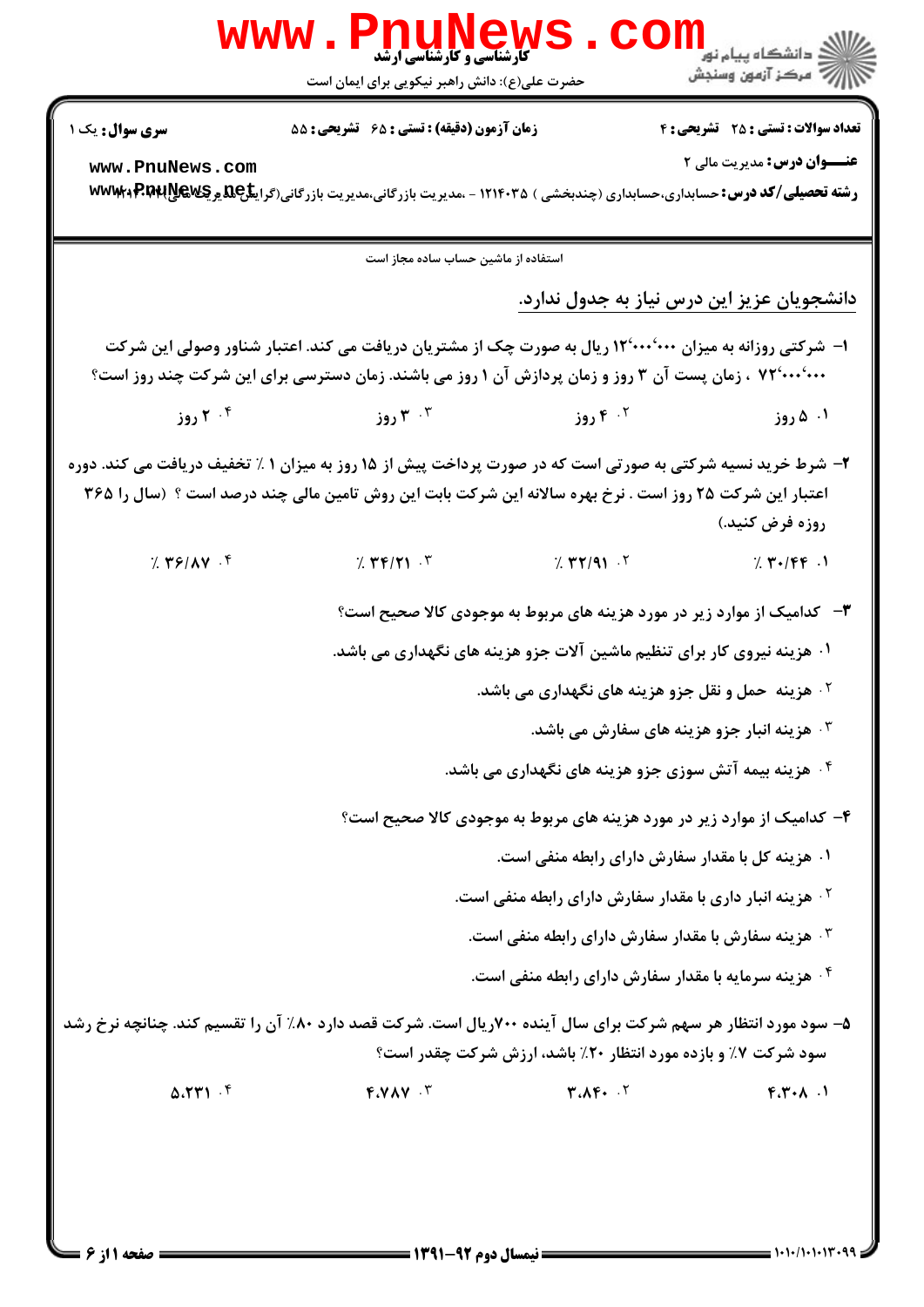|                                           | حضرت علی(ع): دانش راهبر نیکویی برای ایمان است                                                                                                                                                                                                                                                                                          |                                                                                                                                                               |                                                                                                                                                                 |
|-------------------------------------------|----------------------------------------------------------------------------------------------------------------------------------------------------------------------------------------------------------------------------------------------------------------------------------------------------------------------------------------|---------------------------------------------------------------------------------------------------------------------------------------------------------------|-----------------------------------------------------------------------------------------------------------------------------------------------------------------|
| <b>سری سوال : ۱ یک</b><br>www.PnuNews.com | زمان آزمون (دقیقه) : تستی : ۶۵ گشریحی : ۵۵<br><b>رشته تحصیلی/کد درس:</b> حسابداری،حسابداری (چندبخشی ) ۱۲۱۴۰۳۵ - ،مدیریت بازرگانی،مدیریت بازرگانی(گرای <del>تل</del> Cهیچکههای <del>R¤t</del>                                                                                                                                           |                                                                                                                                                               | تعداد سوالات : تستى : 25 ۔ تشریحي : 4<br>عنـــوان درس: مديريت مالي ٢                                                                                            |
|                                           | ۰۱ افزایش خریدهای نقدی سبب افزایش تامین مالی از طریق اعتبار تجاری می شود.<br>۰۴ معمولا موسسات جهت تامین مالی مقدماتی از وامهای بلند مدت استفاده می کنند.                                                                                                                                                                               | <sup>۲</sup> ۰ نرخ بهره اسناد تجاری غالبا کمتر از نرخ پایه بانکی کوتاه مدت است.<br>۰۳ « ماندگاری تحت شرایط بد» اساس ارزیابی موجودی ها به عنوان وثیقه وام است. | ۶- کدامیک از موارد زیر در مورد بدهیهای جاری موسسات صحیح است ؟                                                                                                   |
|                                           | ۷– قیمت سهمی در حال حاضر در بازار ۵٬۸۰۰ ریال و سود مورد انتظار سال آینده این سهم ۳۵۰ ریال می باشد. سود این سهم<br>با نرخ رشد ثابت ۵ ٪ به صورت سالانه در حال افزایش است. نرخ بازده مورد انتظار این سهم چند است؟                                                                                                                         |                                                                                                                                                               |                                                                                                                                                                 |
| 7.19.5                                    | $7.1$ $\sqrt{7}$ $\sqrt{7}$ $\sqrt{7}$ $\sqrt{7}$ $\sqrt{7}$ $\sqrt{7}$ $\sqrt{7}$                                                                                                                                                                                                                                                     |                                                                                                                                                               | 7.11.1                                                                                                                                                          |
|                                           | ۸– تعداد سهام عادی شرکتی در حال حاضر ۲۰۰٬۰۰۰ و قیمت فعلی هر سهم ۵۲۰ ریال می باشد. این شرکت نیاز به مبلغ<br>۲۰۰٬۰۰۰٬۰۰۰ ریال وجه نقد دارد که قصد دارد آنرا از طریق انتشار سهام عادی تامین کند. بدین منظور اقدام به صدور حق<br>تقدم برای سهام عادی خود کرده است و قیمت پذیره نویسی را به ازای هر سهم ۵۰۰ ریال اعلام کرده است. ارزش یک حق |                                                                                                                                                               | تقدم کدامیک از گزینه های زیر است ؟                                                                                                                              |
| ۰۴ د یال                                  | ۰۳ ریال                                                                                                                                                                                                                                                                                                                                | ۰ <sup>۲ ر</sup> یال                                                                                                                                          | ۰۱ ۲ ریال                                                                                                                                                       |
|                                           | <b>10 اجاره مالی</b><br>۰۴ فروش و اجاره دارایی                                                                                                                                                                                                                                                                                         |                                                                                                                                                               | ۹– در کدامیک از انواع اجاره علاوه بر موجر و مستاجر، وام دهنده ای نیز وجود دارد؟<br>۰۱ اجاره عملیاتی<br>اجاره با اهرم مالی $\cdot ^{\mathrm{\tiny{\textsf{F}}}}$ |
|                                           |                                                                                                                                                                                                                                                                                                                                        |                                                                                                                                                               | ∙ا− منحنی بازده نشان دهنده رابطه بین کدام عوامل است؟                                                                                                            |
|                                           | ۰ <sup>۲</sup> واحد پول – نرخ بهره                                                                                                                                                                                                                                                                                                     |                                                                                                                                                               | ۰۱ واحد پول – زمان                                                                                                                                              |
|                                           | ۰۴ نرخ بهره – سررسید وام                                                                                                                                                                                                                                                                                                               |                                                                                                                                                               | زمان – سررسید وام $\cdot^{\mathsf{v}}$                                                                                                                          |
|                                           | ۱۱- اگر دوره وصول مطالبات ۵۰ روز ، متوسط دوره موجودی ۴۵ روز و متوسط دوره پرداخت ۱۵ روز باشد، متوسط دوره چرخه                                                                                                                                                                                                                           | نقد چند روز است؟ سهم پس از صدور حق تقدم چند است؟                                                                                                              |                                                                                                                                                                 |
| ۰۴ ووز                                    | ۰۳ وز $\mathsf{r}$                                                                                                                                                                                                                                                                                                                     | ۰۲ ۱۱ <b>۰ روز</b>                                                                                                                                            | ۰۱ ۸۰ روز                                                                                                                                                       |
|                                           |                                                                                                                                                                                                                                                                                                                                        |                                                                                                                                                               |                                                                                                                                                                 |

كارشناسي و كارشناسي ارشد **[www.PnuNews.com](http://pnunews.com)**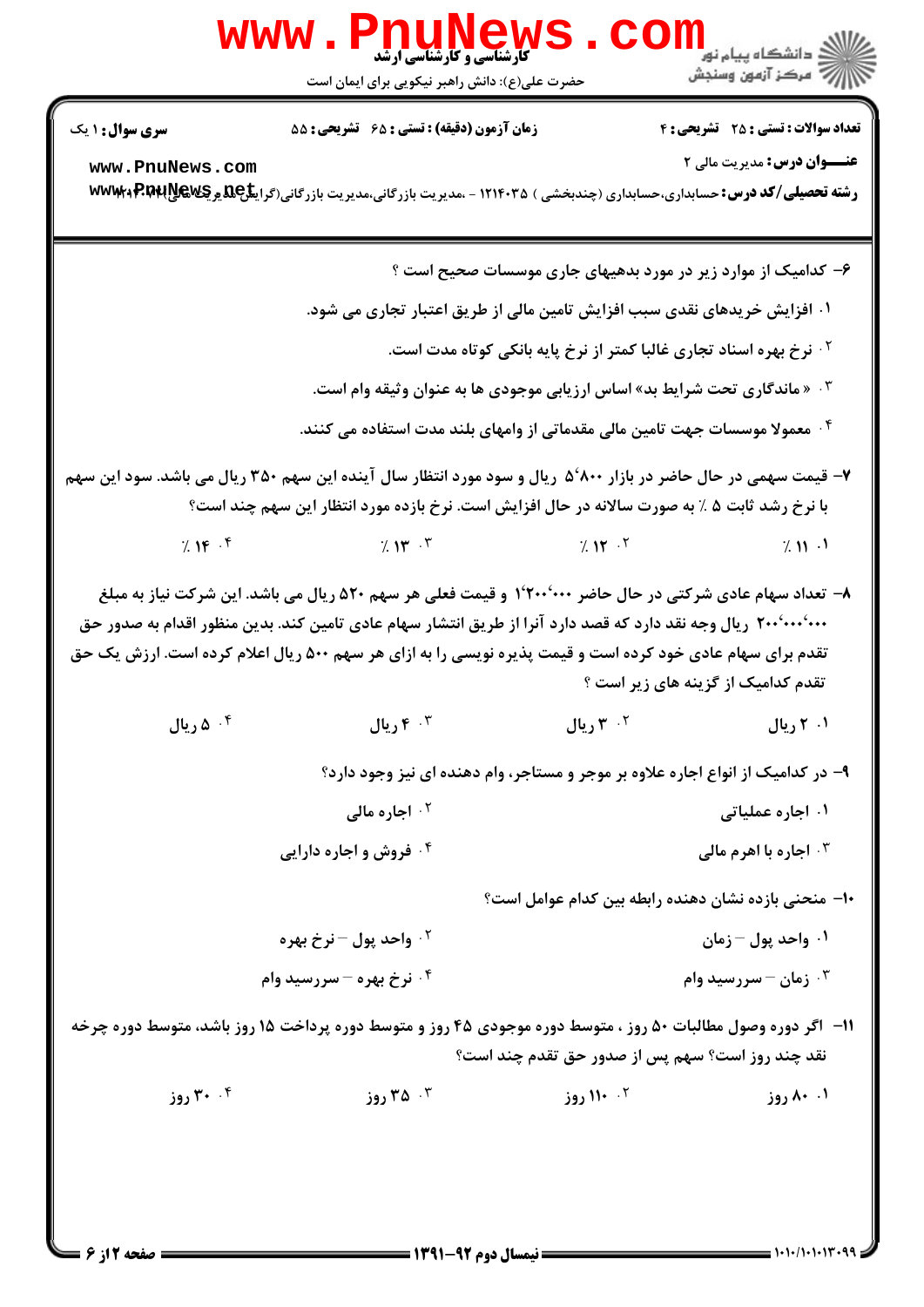|                                   | www.PnuNews<br>حضرت علی(ع): دانش راهبر نیکویی برای ایمان است                                                                                                                                                                         |                 | ر دانشگاه پيام نور <mark></mark><br>اگر مرکز آزمون وسنجش                                                |
|-----------------------------------|--------------------------------------------------------------------------------------------------------------------------------------------------------------------------------------------------------------------------------------|-----------------|---------------------------------------------------------------------------------------------------------|
| سری سوال: ۱ یک<br>www.PnuNews.com | زمان آزمون (دقیقه) : تستی : ۶۵ گشریحی : ۵۵<br><b>رشته تحصیلی/کد درس:</b> حسابداری،حسابداری (چندبخشی ) ۱۲۱۴۰۳۵ - ،مدیریت بازرگانی،مدیریت بازرگانی(گ <b>لیکلهایی RPRRARRE به www</b>                                                   |                 | <b>تعداد سوالات : تستی : 25 - تشریحی : 4</b><br><b>عنـــوان درس:</b> مدیریت مالی ۲                      |
|                                   | ۱۲- فردی از بانک مبلغ ۴٬۲۰۴٬۵۴۵ ریال وام دریافت کرده است. مانده جبرانی مورد درخواست بانک ۱۸٪ و مانده جبرانی برای<br>اعتبار استفاده نشده نیز ۶ ٪ می باشد. میزان کل اعتبار در دسترس برای این فرد ۴۰۰۰٬۰۰۰ ریال است. مبلغ مورد نیاز این |                 | فرد چند ریال است؟                                                                                       |
| ۰۴ ۴۰۰٬۰۰۰ ریال                   | ۰۳ منه ۳٬۵۰۰٬۰۰۰ ریال                                                                                                                                                                                                                | ۰۲ ۴۰۰٬۰۰۰ ریال | ۰۱. ۴٬۷۰۰٬۰۰۰ ریال                                                                                      |
|                                   |                                                                                                                                                                                                                                      |                 | ۱۳– کدامیک از موارد زیر از مزایای انتشار سهام ممتاز از دیدگاه ناشر به شمار می رود؟<br>۰۱ حفظ کنترل شرکت |
|                                   |                                                                                                                                                                                                                                      |                 | <sup>۲</sup> ۰ تقدم پرداخت سود سهام ممتاز نسبت به سهام عادی                                             |
|                                   |                                                                                                                                                                                                                                      |                 | ۰۳ تقدم ادعای سهامداران ممتاز نسبت به سهامداران عادی                                                    |
|                                   | ۰ <sup>۴</sup> سودهای غیر عادی علاوه بر سهامداران عادی نصیب سهامداران ممتاز هم می شود.                                                                                                                                               |                 |                                                                                                         |
|                                   |                                                                                                                                                                                                                                      |                 | ۱۴- کدامیک از موارد زیر از شروط برقراری اجاره سرمایه ای است ؟                                           |
|                                   |                                                                                                                                                                                                                                      |                 | ۰۱ بر اساس قرارداد انتقال مورد اجاره به مستاجر در پایان دوره اجاره صورت گیرد.                           |
|                                   |                                                                                                                                                                                                                                      |                 | ۰۲ مدت اجاره برابر با ۵۰ ٪ عمر مفید دارایی باشد.                                                        |
|                                   |                                                                                                                                                                                                                                      |                 | <b>۱۰۳ ارزش فعلی اجاره پرداختی ، برابر یا بیش از ۷۵</b> ٪ قیمت جاری بازار دارایی باشد.                  |
|                                   |                                                                                                                                                                                                                                      |                 | ۰۴ سلب حق خرید از مستاجر در پایان دوره اجاره بر اساس قرارداد صورت گیرد.                                 |
|                                   | ۱۵- ارزش اسمی اوراق قرضه ای با سررسید ۱۰ سال بعد و نرخ بهره اسمی سالانه ۱۲٪ (که سالی یکبار پرداخت می شود) مبلغ<br>۴٬۰۰۰٬۰۰۰ ریال است. کسر این اوراق چند است ؟ ( نرخ بازده تا سررسید ۱۴٪ در سال است.)                                 |                 | $p/a.14/10 = 5.216$<br>$p/a.12/10 = 5.650$<br>$p/f_{1}12/10 = 0.322$<br>$p/f(14/10) = 0.270$            |
|                                   | ۴۱۶٬۳۲۰ ریال                                                                                                                                                                                                                         |                 | ۰۱ ۳۱۸٬۱۴۰ ریال                                                                                         |
|                                   | ۶۱۷٬۶۹۰ ریال                                                                                                                                                                                                                         |                 | ۵۱۲'۹۷۰۰۳ ریال                                                                                          |
|                                   |                                                                                                                                                                                                                                      |                 |                                                                                                         |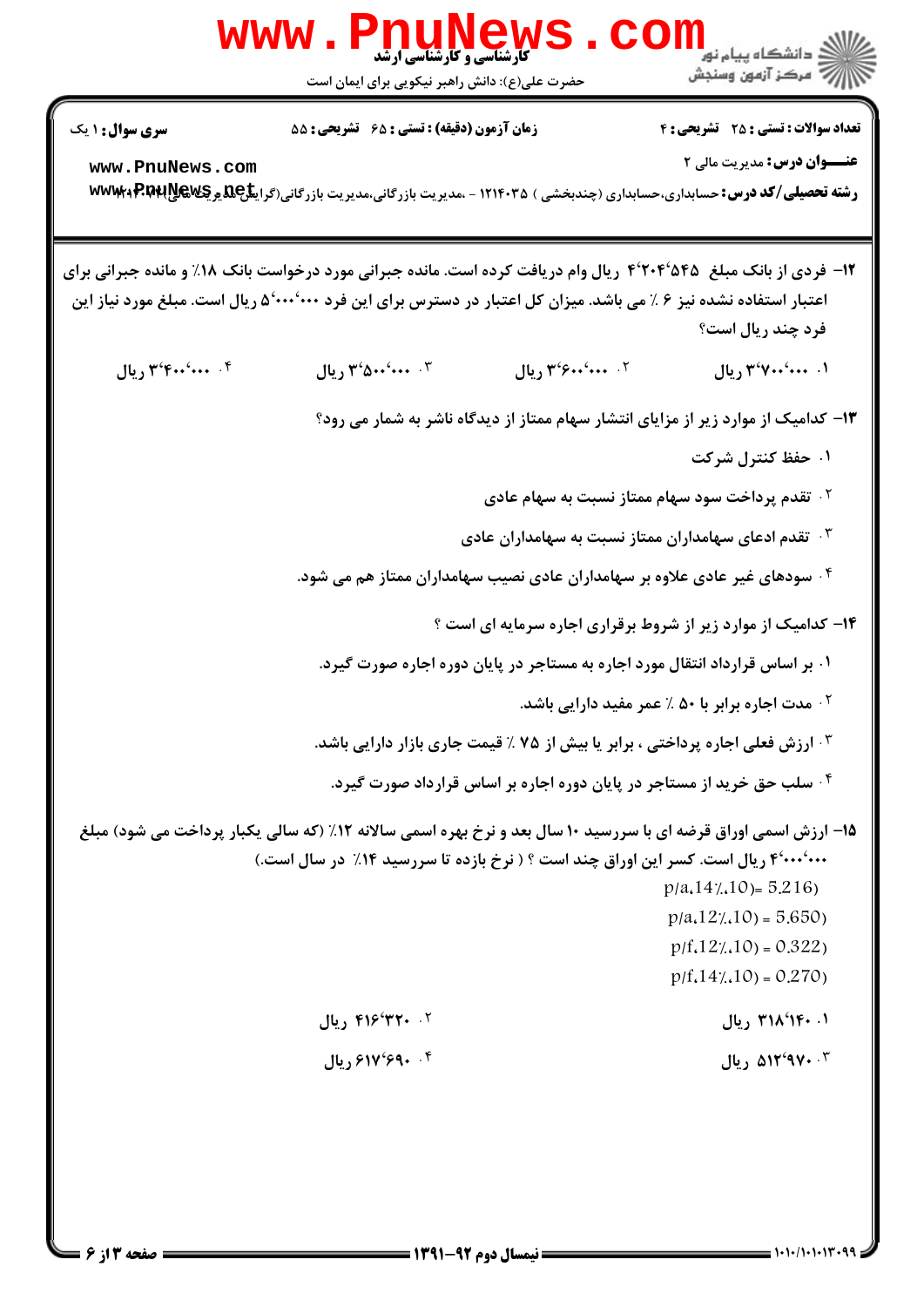

WW#/#//#/#/#0/ نيمسال دوم 1391-92 صفحه 4 از 6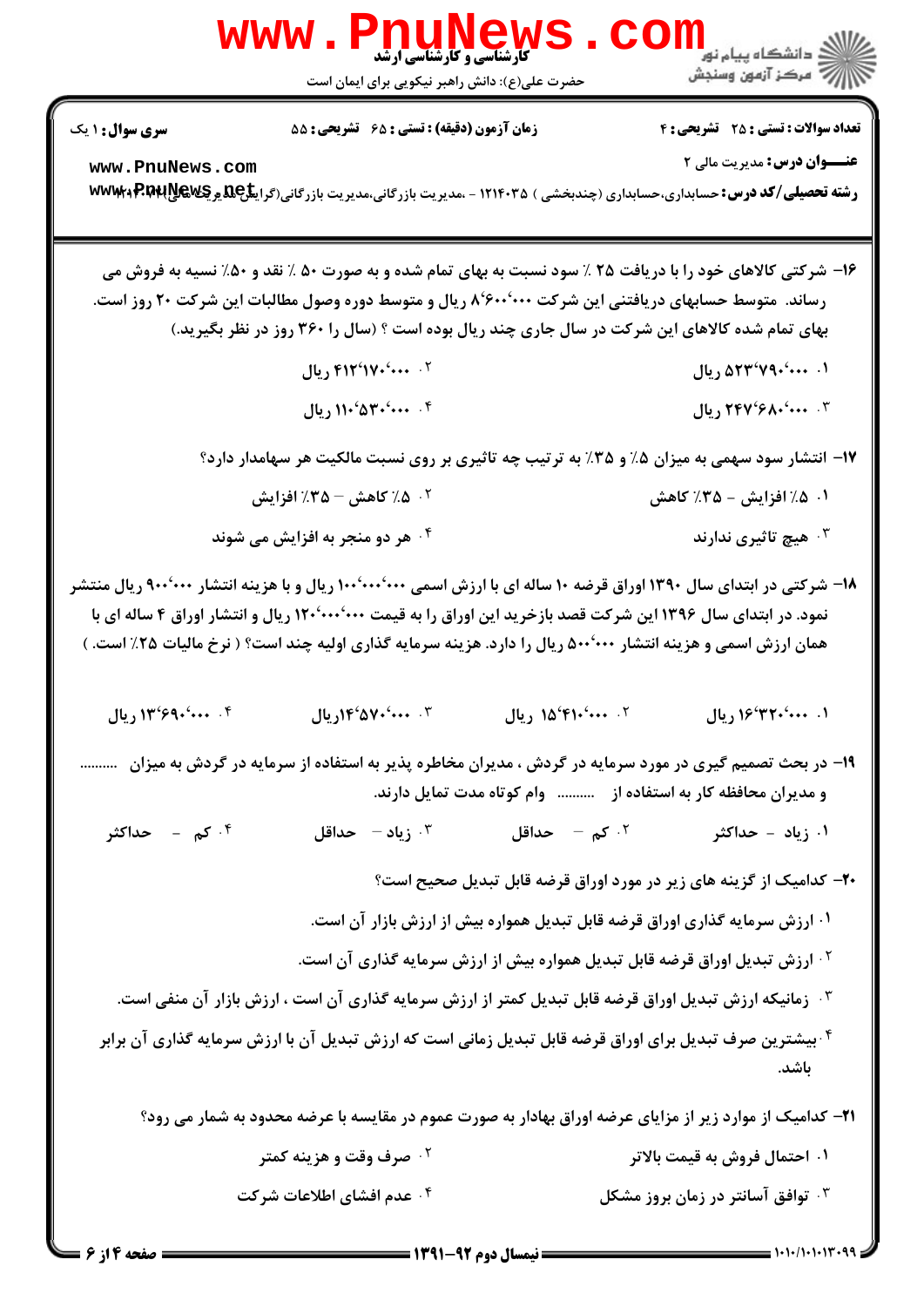|                                                    | www.PnuNews<br>حضرت علی(ع): دانش راهبر نیکویی برای ایمان است                                                                                                                                                                                                                                                                                                                                                                                                                                                                                                                                                                                                                                           |                                                                                                                                                                                               | الان دانشگاه پيام نور<br>الان آزمون وسنجش                                                                                             |
|----------------------------------------------------|--------------------------------------------------------------------------------------------------------------------------------------------------------------------------------------------------------------------------------------------------------------------------------------------------------------------------------------------------------------------------------------------------------------------------------------------------------------------------------------------------------------------------------------------------------------------------------------------------------------------------------------------------------------------------------------------------------|-----------------------------------------------------------------------------------------------------------------------------------------------------------------------------------------------|---------------------------------------------------------------------------------------------------------------------------------------|
| سری سوال: ۱ یک<br>www.PnuNews.com                  | زمان آزمون (دقیقه) : تستی : ۶۵ گتشریحی : ۵۵<br><b>رشته تحصیلی/کد درس:</b> حسابداری،حسابداری (چندبخشی ) ۱۲۱۴۰۳۵ - ،مدیریت بازرگانی،مدیریت بازرگانی(گرای <del>تل</del> C <b>u و @WVW</b> a RRI                                                                                                                                                                                                                                                                                                                                                                                                                                                                                                           |                                                                                                                                                                                               | <b>تعداد سوالات : تستی : 25 - تشریحی : 4</b><br><b>عنـــوان درس:</b> مدیریت مالی ۲                                                    |
|                                                    | ۲۲- فردی برای انتخاب ۳ نفر از اعضای هیأت مدیره شرکتی نیاز به ۱٬۱۲۵٬۰۰۱ سهم از کل ۳٬۰۰۰٬۰۰۰ سهم این شرکت دارد.<br>تعداد اعضای هیأت مدیره این شرکت چند است؟ ( این شرکت از روش رای انباشته استفاده می کند.)                                                                                                                                                                                                                                                                                                                                                                                                                                                                                               |                                                                                                                                                                                               |                                                                                                                                       |
| ۰۴ تفر                                             | ۰۳ ۷ نفر                                                                                                                                                                                                                                                                                                                                                                                                                                                                                                                                                                                                                                                                                               | ۰۲ نفر                                                                                                                                                                                        | ۰۱. ۹ نفر                                                                                                                             |
|                                                    | ۲۳– حق خریدی فروخته شده است که به دارنده آن اجازه خرید ۴ سهم عادی از سهام شرکتی را به قیمت هر سهم ۸۵ ریال می<br>دهد. ارزش هر سهم این شرکت در بازار در حال حاضر ۹۵ ریال است. ارزش نظری و قیمت بازار این حق خرید به ترتیب<br>۴۰ ۰۲ ریال -کمتر از ۴۰ ریال                                                                                                                                                                                                                                                                                                                                                                                                                                                 |                                                                                                                                                                                               | چند است؟<br>۰۱ ۰۹ ریال – بیش از ۴۰ ریال                                                                                               |
|                                                    | ۰۴ کمتر از ۴۰ ریال - ۴۰ ریال                                                                                                                                                                                                                                                                                                                                                                                                                                                                                                                                                                                                                                                                           |                                                                                                                                                                                               | ۰۳ بیش از ۴۰ ریال - ۴۰ ریال                                                                                                           |
| $\gamma$ $\gamma/\lambda\lambda\gamma\gamma$ .     | <b>۲۴</b> - اگر کارمزد ماهانه خدمات بانکی ۵۰٬۰۰۰ ریال و نسبت ذخیره قانونی ۱۰ ٪ و مانده لازم برای پرداخت خدمات بانکی ۹٬۶۰۰٬۰۰۰<br>$\frac{1}{2}$ $\frac{1}{2}$ $\frac{1}{2}$ $\frac{1}{2}$ $\frac{1}{2}$ $\frac{1}{2}$ $\frac{1}{2}$ $\frac{1}{2}$ $\frac{1}{2}$ $\frac{1}{2}$ $\frac{1}{2}$ $\frac{1}{2}$ $\frac{1}{2}$ $\frac{1}{2}$ $\frac{1}{2}$ $\frac{1}{2}$ $\frac{1}{2}$ $\frac{1}{2}$ $\frac{1}{2}$ $\frac{1}{2}$ $\frac{1}{2}$ $\frac{1}{2}$<br><b>۲۵</b> –   شرکتی در نظر دارد <b>۱۲٬۰۰۰٬۰۰۰ ریال را با تبدیل شرکت سهامی</b> خاص به عام و فروش سهام به عموم تامین کند. کل ارزش<br>سهام شرکت پس از انتشار سهام جدید ۲۸٬۰۰۰٬۰۰۰ ریال بر آورد می شود. در حال حاضر مالکان اولیه شرکت مالک ۳۰۰٬۰۰۰ | ریال باشد ، نرخ بهره اسناد خزانه ( بدون ریسک ) چند است؟<br>$\%$ $\Delta$ / $\gamma$ $\gamma$ $\gamma$ $\gamma$<br>سهم هستند. برای تامین مالی این ۱۲٬۰۰۰٬۰۰۰ ریال چه تعداد سهم باید منتشر شود؟ | 7.99900.1                                                                                                                             |
| $R_{\text{max}}$ $\mathsf{TP\Delta}^{\mathcal{C}}$ | $R_{\text{max}}$ ۲۳۵'۰۰۰. ۲                                                                                                                                                                                                                                                                                                                                                                                                                                                                                                                                                                                                                                                                            | $B_{\text{max}}$ $\mathsf{Y} \mathsf{Y} \mathsf{A}^{\mathsf{C}} \cdots$                                                                                                                       | ۰۱ ۲۱۵٬۰۰۰ سهم                                                                                                                        |
|                                                    |                                                                                                                                                                                                                                                                                                                                                                                                                                                                                                                                                                                                                                                                                                        |                                                                                                                                                                                               |                                                                                                                                       |
| 1.50 نمره                                          | سوالات تشريحي<br>نرخ استفاده در طی دوره مالی = ۲۰۰٬۰۰۰ واحد ، مقدار هر سفارش = ۶٬۰۰۰ واحد  ، قیمت خرید هر واحد =۸۰۰<br>ريال ، هزينه نگهداري = ۵ ٪ متوسط سرمايه گذاري در موجودي ها ، هزينه هر بار سفارش = ۵۰۰°۱ ريال ، نرخ                                                                                                                                                                                                                                                                                                                                                                                                                                                                              | ب : مقدار بهینه سفارش با فرض ثابت بودن قیمت خرید برای مقادیر مختلف سفارش                                                                                                                      | ۱- اطلاعات زیر در دست است.<br>بازده مورد انتظار = ۱۱ ٪ ، نرخ مالیات = ۲۵ ٪<br>مطلوبست محاسبه :<br>الف : هزينه کل سياست نگهداري موجودي |